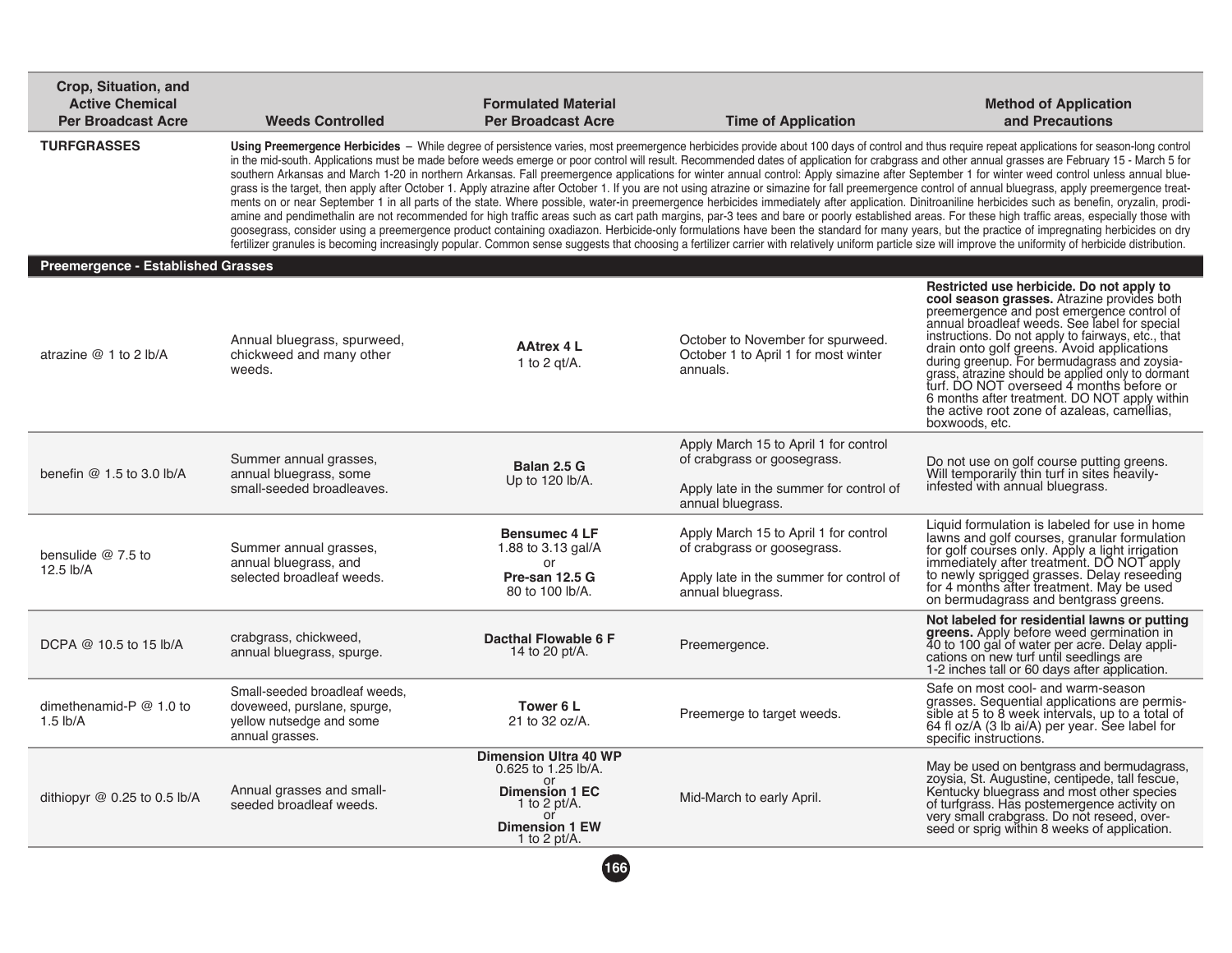| Crop, Situation, and<br><b>Active Chemical</b><br><b>Per Broadcast Acre</b> | <b>Weeds Controlled</b>                                                                                                       | <b>Formulated Material</b><br><b>Per Broadcast Acre</b>                                                                              | <b>Time of Application</b>                                                                                                           | <b>Method of Application</b><br>and Precautions                                                                                                                                                                                                                                                                                                                                                                               |
|-----------------------------------------------------------------------------|-------------------------------------------------------------------------------------------------------------------------------|--------------------------------------------------------------------------------------------------------------------------------------|--------------------------------------------------------------------------------------------------------------------------------------|-------------------------------------------------------------------------------------------------------------------------------------------------------------------------------------------------------------------------------------------------------------------------------------------------------------------------------------------------------------------------------------------------------------------------------|
| ethofumesate $@$ 0.75 to<br>$2 \,$ lb/A                                     | annual bluegrass, annual<br>grasses and some annual<br>broadleaves. Supression of<br>bermudagrass in St. Augustine-<br>grass. | Prograss 1.5 L<br>1 to 2 gt/A.<br>or<br>Poa constrictor 4 SC.<br><b>Prograss 4 SC</b><br>$0.75$ to 2 gt/A.                           | Preemergence.<br>Postemergence for suppression of<br>bermudagrass in St. Augustinegrass.                                             | Labeled for use in creeping bentgrass.<br>perennial ryegrass, kentucky bluegrass, tall<br>fescue, and St. Augustinegrass. May also be applied to dormant bermudagrass. Check<br>label for specific rates for each turf type.                                                                                                                                                                                                  |
| flumioxazin $@$ 0.25 to<br>$0.38$ lb/A                                      | Annual bluegrass, winter annual<br>broadleaf weeds, and summer<br>annual grasses.                                             | <b>SureGuard 51 WDG</b><br>8 to 12 oz/A.<br>or<br><b>SureGuard 4 SC</b><br>8 to 12 fl oz/A.                                          | Apply March 15 to April 1 for control<br>of crabgrass or goosegrass.<br>Apply late in the fall, after desireable<br>turf is dormant. | Do not use on cool-season turf. Apply only<br>to dormant bermudagrass. Leave at least 15<br>feet when applying upslope of creeping bent-<br>grass putting greens.                                                                                                                                                                                                                                                             |
| indaziflam $@$ 0.014 to<br>$0.04$ lb/A                                      | Annual grasses including<br>crabgrass and goosegrass<br>and some broadleaf weeds.                                             | <b>Specticle Flo</b><br>3 to 10 fl $oz/A$<br>or<br><b>Specticle G</b><br>100 to 200 lb/A                                             | Preemergence.                                                                                                                        | Do not use on cool-season grasses. Use only<br>on well-established grasses. Leave a 15-foot<br>buffer between treated areas and cool-season<br>grasses. Do not apply more than 6 fl oz/A on<br>centipedegrass or St. Augustinegrass.                                                                                                                                                                                          |
| isoxaben $@0.5$ to 1 lb/A                                                   | Broadleaf weeds including<br>spurge.                                                                                          | Gallery 75 DF<br>0.66 to 1.33 lb/A.<br>or<br>Gallery 4.16 SC<br>16 to 31 fl oz/A.                                                    | MId-March to early April for summer<br>weeds. October for winter annuals.                                                            | Tank mix with a grass herbicide such as<br>Surflan, etc., if using for fall preemergence<br>treatment to improve annual bluegrass con-<br>trol. May be used on most common turf-<br>grasses. Do not use on putting greens.                                                                                                                                                                                                    |
| oxadiazon $@$ 2 to 4 lb/A                                                   | Summer annual grasses<br>including goosegrass,<br>annual bluegrass, and some<br>small-seeded broadleaves.                     | <b>Ronstar 2 G</b><br>100 to 200 lb/A.<br>or<br><b>Ronstar 50 WP</b><br>4 to 8 lb/A.<br>or<br>Ronstar Flo 3.17 L<br>2.5 to 3.8 gt/A. | MId-March to early April for summer<br>weeds, October for winter annuals.                                                            | DO NOT apply more than 3 lb ai/acre on<br>St. Augustine. Ronstar products are only avail-<br>able for professional applicators. May cause<br>temporary discoloration of bermudagrass and<br>St. Augustine which is normally outgrown in<br>2 to 3 weeks. DO NOT apply granular formula-<br>tion to wet turf. Delay reseeding for 4 months<br>after treatment. DO NOT apply to red fescue,<br>centipede or golf course greens. |
| oxadiazon + bensulide $@$<br>$1.5 + 6$ lb/A                                 | Annual grasses including<br>crabgrass and goosegrass<br>and some broadleaf weeds.                                             | <b>Goosegrass/Crabgrass Control</b><br>115 lb/A.                                                                                     | Preemergence.                                                                                                                        | Apply a light irrigation after treatment. DO NOT<br>use on newly sprigged grasses until well<br>established. Delay reseeding for 5 months after<br>treatment. May be used on bermudagrass and<br>bentgrass greens under conditions of heavy<br>goosegrass infestations. See label for<br>precautions concerning use on putting greens.                                                                                        |
| oryzalin $@$ 1.5 to 3 lb/A                                                  | Annual grasses and certain<br>broadleaf weeds.                                                                                | <b>Surflan 4 AS</b><br>1.5 to 2.0 gt/A<br>or<br>Surflan XL 2 G<br>100 to 150 lb/A.                                                   | Preemergence. Apply in late fall or<br>early spring prior to the onset of con-<br>ditions favorable for annual weed<br>germination.  | Do not use on cool-season grasses, except<br>tall fescue. Do not apply to newly sprigged<br>grasses until well-established. Delay reseed-<br>ing 90 to 120 days after application. A second<br>application of surflan can be applied 8 to 10<br>weeks after initial application for extended<br>control.                                                                                                                      |

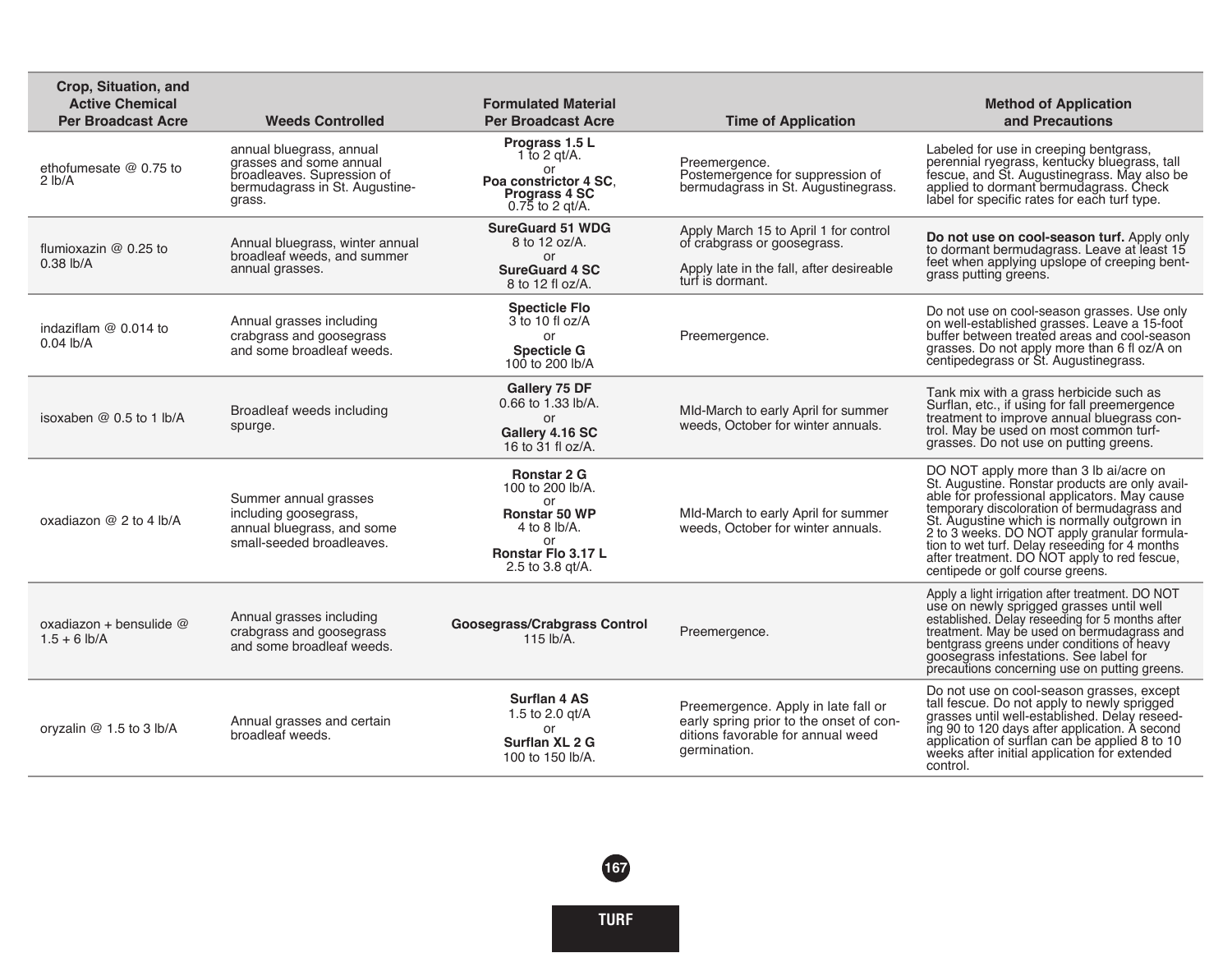| Crop. Situation, and<br><b>Active Chemical</b><br><b>Per Broadcast Acre</b> | <b>Weeds Controlled</b>                                                                                        | <b>Formulated Material</b><br><b>Per Broadcast Acre</b>                                               | <b>Time of Application</b>                                                                                                                                                                     | <b>Method of Application</b><br>and Precautions                                                                                                                                                                                                                                                                                                                                                                                                              |
|-----------------------------------------------------------------------------|----------------------------------------------------------------------------------------------------------------|-------------------------------------------------------------------------------------------------------|------------------------------------------------------------------------------------------------------------------------------------------------------------------------------------------------|--------------------------------------------------------------------------------------------------------------------------------------------------------------------------------------------------------------------------------------------------------------------------------------------------------------------------------------------------------------------------------------------------------------------------------------------------------------|
|                                                                             | TURFGRASSES Preemergence - Established Grasses [cont.]                                                         |                                                                                                       |                                                                                                                                                                                                |                                                                                                                                                                                                                                                                                                                                                                                                                                                              |
| pendimethalin @ 1.5 to<br>3 lb/A                                            | Summer annual grasses,<br>annual bluegrass, and small-<br>seeded broadleaves.                                  | Pendulum AquaCap 3.8 AS<br>3.15 to 6.31 pt/A.                                                         | Spring. Preemergence to target<br>weeds.                                                                                                                                                       | DO NOT use on newly sprigged turfgrasses;<br>NOT recommended for turfgrass that has<br>been severely thinned due to winter stress.<br>DO NOT reseed within 4 months of applica-<br>tion. Use the low rate for tall fescue and<br>Kentucky bluegrass. The high rate may be<br>used on warm-season grasses.                                                                                                                                                    |
| prodiamine @ 0.325 to<br>$1.5$ lb/A                                         | Annual grasses and some<br>broadleaf weeds.                                                                    | <b>Barricade 65 WDG</b><br>0.5 to 2.3 lb/A.<br><b>or</b><br><b>Barricade 4L</b><br>$0.625$ to 3 pt/A. | Before crabgrass germinates. Applying<br>around March 15 is usually effective.                                                                                                                 | Apply only to well established turf. See label for<br>limitations. Do not apply to tees or greens.<br>Do not exceed 0.65 lb of active ingredient<br>per year for centipedegrass and St. Augustine-<br>grass. Do not make more than two applica-<br>tions per calendar year, and allow at least<br>60 days between treatments. Use a split<br>application for goosegrass control. Wait<br>4 to 6 months per 0.75 lb of Barricade<br>applied before reseeding. |
| siduron $@$ 2 to 12 lb/A                                                    | Crabgrass, foxtails, downy<br>brome, and barnyardgrass.<br>Suppression of bermudagrass<br>in cool season turf. | Tupersan 50 WP<br>4 to 24 lb/A.                                                                       | Spring seeding - as final operation<br>following seeding.<br>Fall seeding - apply following spring.                                                                                            | Use only on newly seeded Kentucky blue-<br>grass or tall or red fescue. Irrigate after appli-<br>cation. Do not use on warm-season grasses.<br>Granular formulation available.                                                                                                                                                                                                                                                                               |
| simazine $@1$ to 2 lb/A                                                     | Annual bluegrass, spurweed<br>and many other winter annual<br>weeds.                                           | Princep Liquid 4 L<br>1 to 2 $qt/A$ .<br>or<br>Simazine 90 DF<br>1.1 to 2.2 lb/A.                     | Apply simazine in October or Novem-<br>ber for preemergence control of winter<br>annual weeds. Apply December<br>through February for late post emer-<br>gence control of winter annual weeds. | Do not use on cool season turf. Apply only to<br>dormant turf. Apply low rate for annual blue-<br>grass control or high rate for winter annual<br>broadleaf control. DO NOT overseed with<br>desirable turfgrass within 4 months before or<br>6 months after treatment. DO NOT apply more<br>than 1 lb ai/acre on newly sprigged turfgrasses<br>or on hybrid bermudagrass such as Tiflawn,<br>Tifway and Ormond.                                             |
| S-metolachlor @ 1.8 to<br>3.9 lb/A                                          | Annual grasses and some<br>small-seeded broadleaf weeds.<br>vellow nutsedge suppression.                       | Pennant Magnum 7.62 EC<br>1.3 to 2.6 pt/A.                                                            | Mid-March to early April.                                                                                                                                                                      | May be used on bermuda, zoysia,<br>St. Augustine or centipede. See label<br>for overseeding restrictions. May cause<br>delayed greenup when applied to dormant<br>bermuda. Needs 0.5 inch rainfall or irriga-<br>tion within 7 days of application.                                                                                                                                                                                                          |

**168**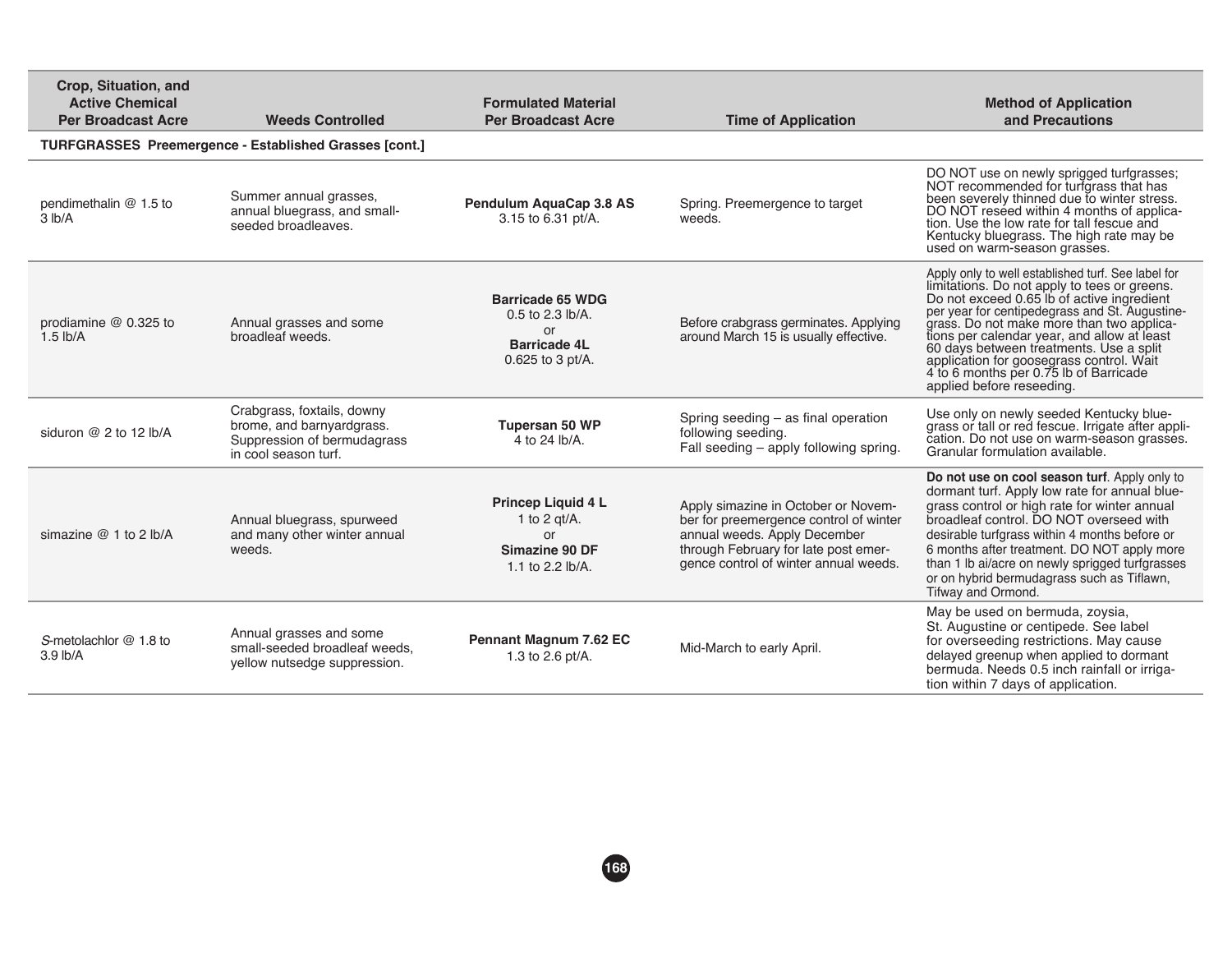| Crop, Situation, and<br><b>Active Chemical</b><br><b>Per Broadcast Acre</b> | <b>Weeds Controlled</b>                                                                                                         | <b>Formulated Material</b><br><b>Per Broadcast Acre</b>                                         | <b>Time of Application</b>                                                                                                                                                                                                    | <b>Method of Application</b><br>and Precautions                                                                                                                                                                                                                                                                                                                                                                                                                                                                                                                                                                                                               |
|-----------------------------------------------------------------------------|---------------------------------------------------------------------------------------------------------------------------------|-------------------------------------------------------------------------------------------------|-------------------------------------------------------------------------------------------------------------------------------------------------------------------------------------------------------------------------------|---------------------------------------------------------------------------------------------------------------------------------------------------------------------------------------------------------------------------------------------------------------------------------------------------------------------------------------------------------------------------------------------------------------------------------------------------------------------------------------------------------------------------------------------------------------------------------------------------------------------------------------------------------------|
| <b>TURFGRASSES [cont.]</b>                                                  |                                                                                                                                 |                                                                                                 |                                                                                                                                                                                                                               |                                                                                                                                                                                                                                                                                                                                                                                                                                                                                                                                                                                                                                                               |
|                                                                             |                                                                                                                                 |                                                                                                 | Repeat applications at moderate rates will usually be preferable for turfgrass safety and weed control compared to single treatments at excessive rates. A rain-free period of 6 to 24 hours is needed for effective control. | Using Postemergence Herbicides – Postemergence herbicides are active only on emerged weeds. In general, these herbicides are most effective on young weeds. Applying postemergence herbicides when temperatures<br>are above 85-90°F may result in increased turfgrass yellowing. In many cases, repeat applications may be needed for satisfactory control. Repeat applications should be timed 10-14 days apart or until regrowth appears.                                                                                                                                                                                                                  |
| <b>TURFGRASSES Postemergence - Established Grasses</b>                      |                                                                                                                                 |                                                                                                 |                                                                                                                                                                                                                               |                                                                                                                                                                                                                                                                                                                                                                                                                                                                                                                                                                                                                                                               |
| 2,4-D amine $@$ 1 to 2 lb/A                                                 | Annual and perennial broadleaf<br>weeds.                                                                                        | Weedar 64, Dacamine 4D<br>1 to 2 gt/A.                                                          | Apply in spring or fall when weeds are<br>actively growing.                                                                                                                                                                   | Amine formulations of 2.4-D are nonvolatile and are<br>safer than ester formulations to use near ornamen-<br>tal trees and shrubs. Apply to small and actively<br>growing broadleaf weeds as a summer or winter<br>treatment. To control wild garlic/onion, use 2 lb ai/<br>acre plus a commercial surfactant. Make first appli-<br>cation in late November or early December and fol-<br>low with a second application in February or March.<br>Repeat this schedule for three consecutive years to<br>control this weed. DO NOT apply 2,4-D to St.<br>Augustinegrass or to centipede. DO NOT allow<br>spray to drift to contact the foliage of ornamentals. |
| $2,4-D +$ mecoprop +<br>dicamba                                             | Annual and perennial broadleaf<br>weeds. Controls a broader spec-<br>trum of weeds than 2.4-D alone.                            | <b>Trimec Classic,</b><br>Super Trimec (ester),<br>Trimec 992, Others<br>(See label for rates.) | Apply in spring or fall when weeds are<br>actively growing.                                                                                                                                                                   | Several commercial formulations are available.<br>See label for the recommended amount of the for-<br>mulated product. Do not spray when the turfgrass<br>is emerging from winter dormancy. Do not spray<br>St. Augustine or centipede. Delay reseeding for<br>4 weeks after application.                                                                                                                                                                                                                                                                                                                                                                     |
| $2,4-D +$ mecoprop +<br>dicamba                                             | Annual and perennial broadleaf<br>weeds. Controls a broader spec-<br>trum of weeds than 2,4-D alone.                            | <b>Trimec Southern, Triplet</b><br>(See label for rates.)                                       | Apply in spring or fall when weeds are<br>actively growing.                                                                                                                                                                   | Safe on bermudagrass, zoysiagrass and some<br>cool-season grasses. Apply only to dormant St.<br>Augustine or centipede. Do not spray when the<br>turigrass is emerging from winter dormancy.                                                                                                                                                                                                                                                                                                                                                                                                                                                                  |
| $2,4$ -D + triclopyr @ 0.5 to<br>$1 + 0.25$ to 0.5 lb/A                     | White clover, dandelion, henbit,<br>chickweed, lespedeza, buck-<br>horn plantain, ground ivy, wild<br>violet, prostrate spurge. | <b>Chaser</b><br>2 to 4 pt/A.                                                                   | Postemergence to actively growing<br>weeds.                                                                                                                                                                                   | For use on tall fescue, perennial ryegrass and<br>perennial bluegrass. Do not use on other turf spe-<br>cies unless injury can be tolerated. Wild violet and<br>prostrate spurge control requires repeat applications.                                                                                                                                                                                                                                                                                                                                                                                                                                        |
| amicarbazone @ 0.04 to<br>$0.22$ lb/A                                       | Annual bluegrass, some broad-<br>leaf weeds (see label).                                                                        | Xonerate 2 SC<br>3 to 14 fl $oz/A$ .                                                            | Postemergence. If necessary, repeat<br>applications should be made at 14 to<br>21 day intervals.                                                                                                                              | Repeat applications should be perpendicular to the<br>initial, minimizing overlaps in at least 20 GPA. Adding a NIS is optional. Bentgrass areas can be<br>reseeded 7 days following the last application. Treat<br>only when temperatures are between 55 and 80°F.<br>Maximum use rate per season is 29 fl oz/acre.                                                                                                                                                                                                                                                                                                                                          |
| asulam $@$ 2 lb/A                                                           | Crabgrass, goosegrass,<br>sandbur.                                                                                              | Asulox 3.34 L<br>5 pt/A.                                                                        | Postemergence.                                                                                                                                                                                                                | Nermudagrass and St. Augustinegrass sod<br>production. Do not apply to freshly mowed turf<br>or turf under stress. On Bermudagrass, use on<br>'Tifway' only. Do not use a surfactant. Asulox is<br>for professional applicators only and only for sod                                                                                                                                                                                                                                                                                                                                                                                                         |
| bentazon @ 1 to 2 lb/A                                                      | Yellow nutsedge, purple nut-<br>sedge, annual sedges, and<br>many broadleaf weeds.                                              | <b>Basagran</b><br>2 to 4 pt/A.                                                                 | Postemergence. Allow nutsedge to<br>develop as much leaf area as<br>possible.                                                                                                                                                 | production when used on St. Augustinegrass.<br>Apply bentazon to emerged yellow nutsedge<br>that is actively growing and under good soil.<br>moisture conditions. Apply 2 to 3 pt/acre and follow 10 to 14 days later with an additional appli-<br>cation if necessary. Thorough spray coverage is<br>essential for acceptable control. Spot spraying<br>may result in possible turf injury. DO NOT mow<br>3 to 5 days prior to or after application. DO NOT<br>apply more than 6 pt/acre in one season or<br>apply to golf course greens or collars.                                                                                                         |



**TURF**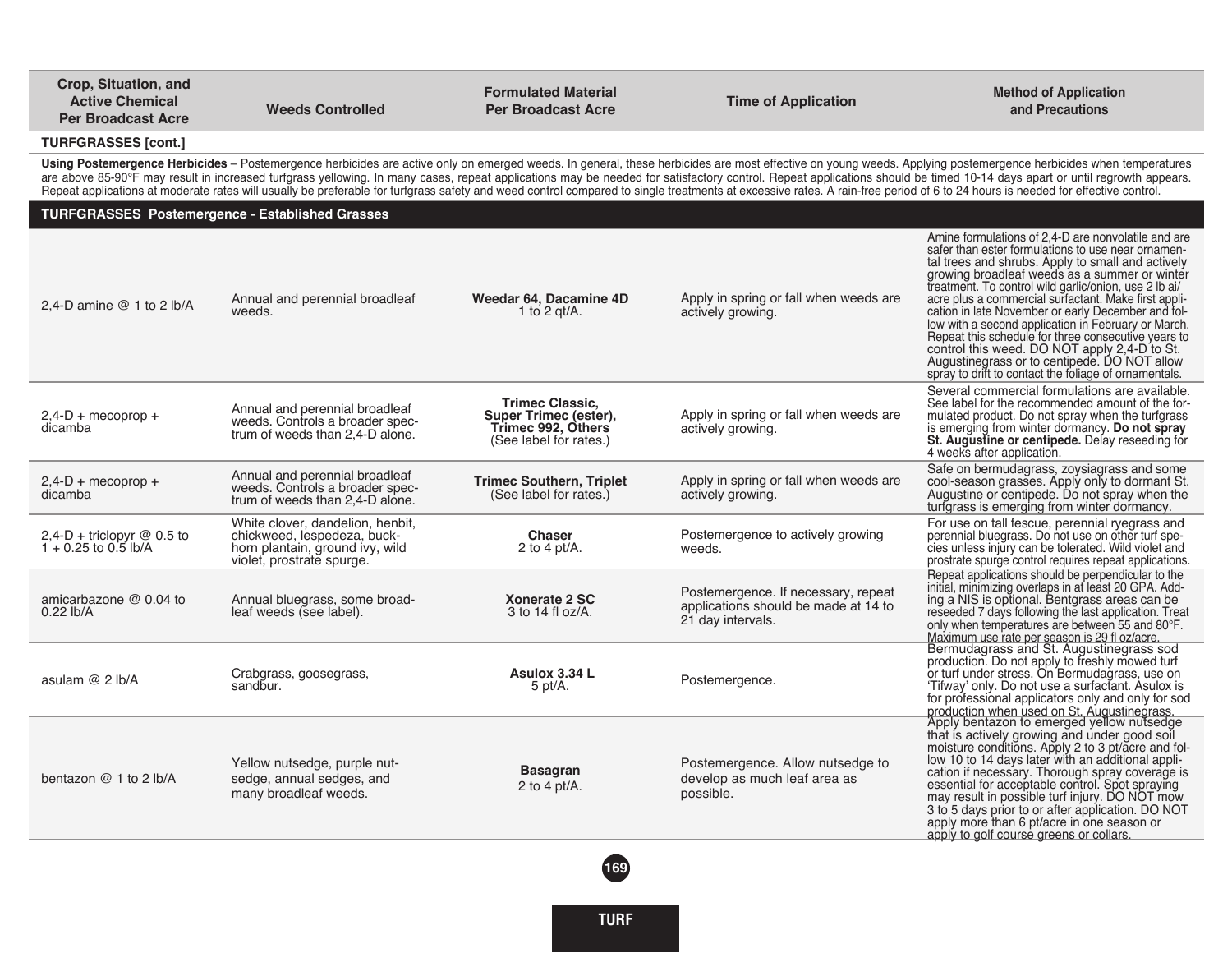| Crop, Situation, and<br><b>Active Chemical</b><br><b>Per Broadcast Acre</b> | <b>Weeds Controlled</b>                                                                                                                                           | <b>Formulated Material</b><br><b>Per Broadcast Acre</b>                                                      | <b>Time of Application</b>                                                                                                                                           | <b>Method of Application</b><br>and Precautions                                                                                                                                                                                                                                                                             |
|-----------------------------------------------------------------------------|-------------------------------------------------------------------------------------------------------------------------------------------------------------------|--------------------------------------------------------------------------------------------------------------|----------------------------------------------------------------------------------------------------------------------------------------------------------------------|-----------------------------------------------------------------------------------------------------------------------------------------------------------------------------------------------------------------------------------------------------------------------------------------------------------------------------|
|                                                                             | <b>TURFGRASSES</b> Postemergence - Established Grasses [cont.]                                                                                                    |                                                                                                              |                                                                                                                                                                      |                                                                                                                                                                                                                                                                                                                             |
| bromoxynil $@$ 0.5 to 4 lb/A                                                | Seedling broadleaf weeds with<br>4 true leaves or more.                                                                                                           | <b>Buctril 2 EC</b><br>1 to 2 pt/A.                                                                          | When weeds are in the 2- to 4-leaf<br>stage. Will not control larger weeds.<br>Apply as summer or winter treatment<br>to control seedling annual broadleaf<br>weeds. | On newly sprigged or seeded grasses,<br>DO NOT exceed 0.5 lb ai/acre of bromoxynil.<br>Repeated applications spaced 2 weeks apart<br>may be necessary for acceptable control of<br>prostrate spurge. Bromoxynil is a contact<br>herbicide and uniform spray coverage is<br>essential. Buctril is not labeled for centipede. |
| Carfentrazone @ 0.015 to<br>$0.1$ lb/A                                      | Some broadleaf weeds (1.0 to<br>2.1 fl oz/A) and silvery thread<br>moss $(2.0 \text{ to } 6.7 \text{ fl oz/A}).$                                                  | Quicksilver T&O 1.9 F<br>1.0 to 6.7 fl $oz/A$ .                                                              | Postemergence. Repeat applications<br>at 2 week intervals will extend dura-<br>tion of weed control.                                                                 | Tall fescue may exhibit yellowing after<br>application. Use a NIS at 0.25% (v/v).                                                                                                                                                                                                                                           |
| carfentrazone + mecoprop<br>$+ 2.4 - D + dicamba$                           | Most broadleaf weeds.                                                                                                                                             | <b>SpeedZone</b><br>$2$ to 5 pt/A.                                                                           | Postemergence.                                                                                                                                                       | Carfentrazone is a contact herbicide, which<br>will cause rapid appearance of symptoms on<br>target species. See label for details.                                                                                                                                                                                         |
| carfentrazone + mecoprop<br>$+ 2.4 - D + dicamba$                           | Most broadleaf weeds.                                                                                                                                             | <b>SpeedZone Southern</b><br>2 to 5 pt/A.                                                                    | Postemergence.                                                                                                                                                       | Carfentrazone is a contact herbicide, which<br>will cause rapid appearance of symptoms on<br>target species. See label for details.                                                                                                                                                                                         |
| carfentrazone + MCPA +<br>mecoprop + dicamba                                | Most broadleaf weeds.                                                                                                                                             | <b>PowerZone</b><br>2 to 6 pt/A.                                                                             | Postemergence.                                                                                                                                                       | Carfentrazone is a contact herbicide, which will<br>cause rapid appearance of symptoms on target<br>species. Power Zone does not contain 2,4-D.<br>See label for details.                                                                                                                                                   |
| carfentrazone + quinclorac<br>@ 0.5 to 0.8 lb/A                             | Numerous broadleaf weeds.<br>yellow nutsedge, crabgrass and<br>foxtail. Refer to label for<br>complete listing.                                                   | <b>Square One 70 WG</b><br>12 to 18 oz/A.                                                                    | Postemergence.                                                                                                                                                       | Refer to comments for carfentrazone and<br>quinclorac. Do not use on golf greens. Can be<br>used 1 day before seeding or 7 days after<br>seeding. May be safely applied to dormant<br>warm season grasses. Actively growing warm<br>and cool season grasses may show injury<br>symptoms for 5 to 7 days after application.  |
| chlorsulfuron @ 0.046 to<br>$0.25$ lb/A                                     | Tall fescue, wild garlic, chick-<br>weed.                                                                                                                         | <b>Corsair 75 DF</b><br>1.0 to 5.3 oz/A.                                                                     | Postemergence.                                                                                                                                                       | Safe for use on bermudagrass. Add 0.25%<br>nonionic surfactant. Very slow acting.                                                                                                                                                                                                                                           |
| clopyralid $@$ 0.09 to<br>$0.5$ lb/A                                        | Legume species including<br>kudzu, white clover, hop clover,<br>bur clover, black medic. Also<br>controls some composites.                                        | Lontrel 3 S<br>0.25 to 1.33 pt/A.                                                                            | Postemergence during periods of<br>active growth.                                                                                                                    | Avoid contact with any leguminous and scape plants<br>such as mimosa, honey locust, redbud or littleleaf<br>linden (Tilia cordata). St. Augustinegrass and centi-<br>pedegrass have good tolerance for Lontrel.                                                                                                             |
| dicamba $@$ 0.25 to 0.5 lb/A                                                | Annual and perennial broadleaf<br>weeds. Provides better control of<br>henbit, knotweed, clovers, docks,<br>woodsorrel, spurge and lespedeza<br>than 2,4-D alone. | Banvel 4 L, Diablo 4 L, Vanquish 4 L<br>$0.5$ to 2 pt/A.<br>Clarity 4 L (sod farms only)<br>$0.2$ to 2 pt/A. | Apply in spring or fall when weeds are<br>actively growing.                                                                                                          | Do not apply over the root zone of ornamental<br>trees and shrubs. Repeat applications may be<br>needed. Do not exceed 1 lb/acre during the grow-<br>ing season. Do not apply to St. Augustinegrass.                                                                                                                        |
|                                                                             |                                                                                                                                                                   |                                                                                                              |                                                                                                                                                                      |                                                                                                                                                                                                                                                                                                                             |

**170**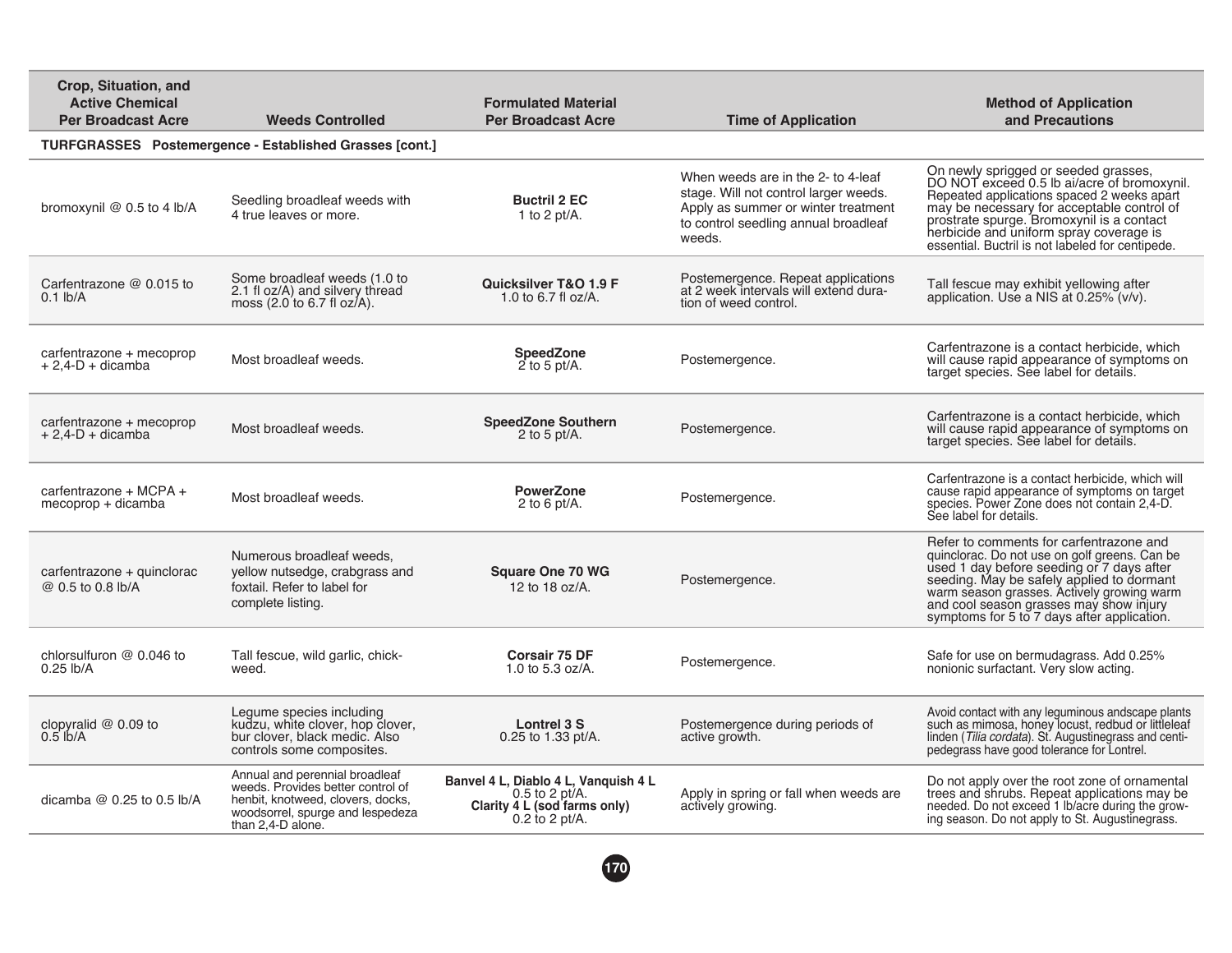| Crop, Situation, and<br><b>Active Chemical</b><br><b>Per Broadcast Acre</b> | <b>Weeds Controlled</b>                                                                                                                                  | <b>Formulated Material</b><br><b>Per Broadcast Acre</b>                              | <b>Time of Application</b>                                                                                                              | <b>Method of Application</b><br>and Precautions                                                                                                                                                                                                                                                                                                                                                                                                                  |
|-----------------------------------------------------------------------------|----------------------------------------------------------------------------------------------------------------------------------------------------------|--------------------------------------------------------------------------------------|-----------------------------------------------------------------------------------------------------------------------------------------|------------------------------------------------------------------------------------------------------------------------------------------------------------------------------------------------------------------------------------------------------------------------------------------------------------------------------------------------------------------------------------------------------------------------------------------------------------------|
| $dicamba + iodosulfuron +$<br>thiencarbazone @ 0.11 to<br>$0.21$ lb/A       | Broadleaf weeds including<br>medic, clover, geranium, speed-<br>well, dandelion, dollarweed,<br>doveweed, burweed, spurge<br>and others and carpetgrass. | <b>Celsius 68 WG</b><br>2.5 to 4.9 oz/A.                                             | Postemergence.                                                                                                                          | Do not exceed 7.4 oz/A per year. Not for greens,<br>collars or turf that is not established. Do not use on<br>bahiagrass or cool-season grasses. Do not use<br>within 14 days of seeding ryegrass or sprigging<br>bermudagrass, or 30 days before seeding bermu-<br>dagrass or zoysiagrass.                                                                                                                                                                      |
| diclofop $@$ 0.75 to 1 lb/A                                                 | Goosegrass, ryegrass.                                                                                                                                    | Illoxan 3 EC<br>32 to 43 fl oz/A.                                                    | Early postemergence to actively<br>growing goosegrass.                                                                                  | For use only on bermudagrass on golf courses.<br>Do not use on other turfgrass areas. Use the<br>high rate on goosegrass with one to two tillers,<br>Use the low rate on smaller goosegrass. Do not<br>mow for 24 to 36 hours after application. Do not<br>tank mix with other pesticides. Control requires<br>2 to 3 weeks. Do not overseed treated areas for<br>at least 3 months after the last application.                                                  |
| fenoxaprop $@$ 0.02 to<br>$0.17$ lb/A                                       | Control of annual grassy weeds.<br>Offers bermudagrass suppres-<br>sion.                                                                                 | <b>Acclaim Extra 0.57 EC</b><br>3.5 to 39 fl oz/A.                                   | Postemergence. Apply to actively<br>growing weeds. Follow-up applica-<br>tions may be applied 2 weeks after<br>the initial application. | Rate depends on growth stage of weeds.<br>Use only on established Kentucky bluegrass,<br>tall fescue, per. ryegrass, red fescue and<br>zoysiagrass.                                                                                                                                                                                                                                                                                                              |
| flazasulfuron $@$ 0.008 to<br>$0.047$ lb/A                                  | Cool season grasses, fescue,<br>annual bluegrass, ryegrass.                                                                                              | Katana 25 DF<br>0.5 to 3.0 fl oz/A.                                                  | Applications in late fall are optimal for<br>treating smaller, less mature annual<br>winter weeds.                                      | Use only on bermudagrass, zoysiagrass, or<br>centipedgrass. Do not apply on or upslope to<br>desirable bentgrass or overseeded turf. Move-<br>ment is encouraged when saturated soils are<br>treated and/or heavy (>0.25 inch) rainfall<br>occurs within 48 hours of application. Treated<br>plants do not show herbicide symptoms until<br>air temperatures are consistently above 60°F.                                                                        |
| florasulam $@$ 0.013 lb/A                                                   | Control of many broadleaf<br>weeds, including chickweed,<br>prickly lettuce, clover, and<br>others. Offers suppression of<br>purple and yellow nutsedge. | Defendor 0.42 SC<br>4 fl oz/A.                                                       | Postemergence. If necessary, a<br>second application should be made<br>4 weeks after the first.                                         | Defendor has soil and foliar activity at cool<br>temperatures and provides fall and early spring<br>postemergence weed control. Add NIS at<br>0.25%(v/v) when applied alone.                                                                                                                                                                                                                                                                                     |
| fluazifop @ 0.05 to<br>$0.25$ lb/A                                          | Bermudagrass suppression,<br>crabgrass, goosegrass,<br>dallisgrass.                                                                                      | <b>Fusilade II EC</b><br>3 to 16 fl $oz/A$ .                                         | Postemergence.<br>Best results in spring or Fall. Avoid<br>applications in July and August.                                             | Application to stressed turf or use of high rates<br>may cause discoloration of turf. Follow-up<br>applications should be made every 30 days,<br>unless turf has not recovered. Use a NIS at<br>$0.25\%$ (v/v).                                                                                                                                                                                                                                                  |
| flumioxazin @ 0.375 lb/A                                                    | Winter annual broadleaf weeds.<br>crabgrass preemergence.                                                                                                | <b>SureGuard 51 WDG</b><br>12 oz/A.<br>or<br><b>SureGuard 4 SC</b><br>12 fl $oz/A$ . | Dormant bermudagrass.                                                                                                                   | A contact product for <b>dormant</b> bermudagrass for<br>rapid nonselective winter annual broadleaf con-<br>trol with subsequent preemergence crabgrass<br>control. Best winter annual broadleaf control is<br>with early winter (November and December)<br>applications. Best preemergence crabgrass con-<br>trol is with late winter applications. Allow 8 weeks<br>after application before seeding or sodding.<br>BroadStar 0.25G is a granular formulation. |
| fluroxypyr $@$ 0.13 to<br>$0.5$ lb/ $\overline{A}$                          | Broadleaf weeds.                                                                                                                                         | Vista 2.8 SL<br>6 to 23 fl oz/A.                                                     | Postemergence. Repeat applications<br>should be timed at 4 week intervals to<br>minimize injury to turf.                                | Avoid applications to warm season grasses as<br>they are transitioning from winter dormancy.<br>Lower rates should be used on creeping bent-<br>grass, bermudagrass, and St. Augustinegrass.<br>Check label for specific rate recommendations.                                                                                                                                                                                                                   |
| foramsulfuron @ 0.006 to<br>$0.052$ lb/A                                    | Cool season grasses, goose-<br>grass, centipedegrass.                                                                                                    | Revolver 0.19 SC<br>4.4 to 35.2 fl oz/A.                                             | Postemergence.                                                                                                                          | For use on bermudagrass and zoysiagrass. Do<br>not apply to areas where runoff water may come<br>into contact with cool-season grasses. Add up to<br>1% methylated seed oil surfactant.                                                                                                                                                                                                                                                                          |
|                                                                             |                                                                                                                                                          |                                                                                      |                                                                                                                                         |                                                                                                                                                                                                                                                                                                                                                                                                                                                                  |

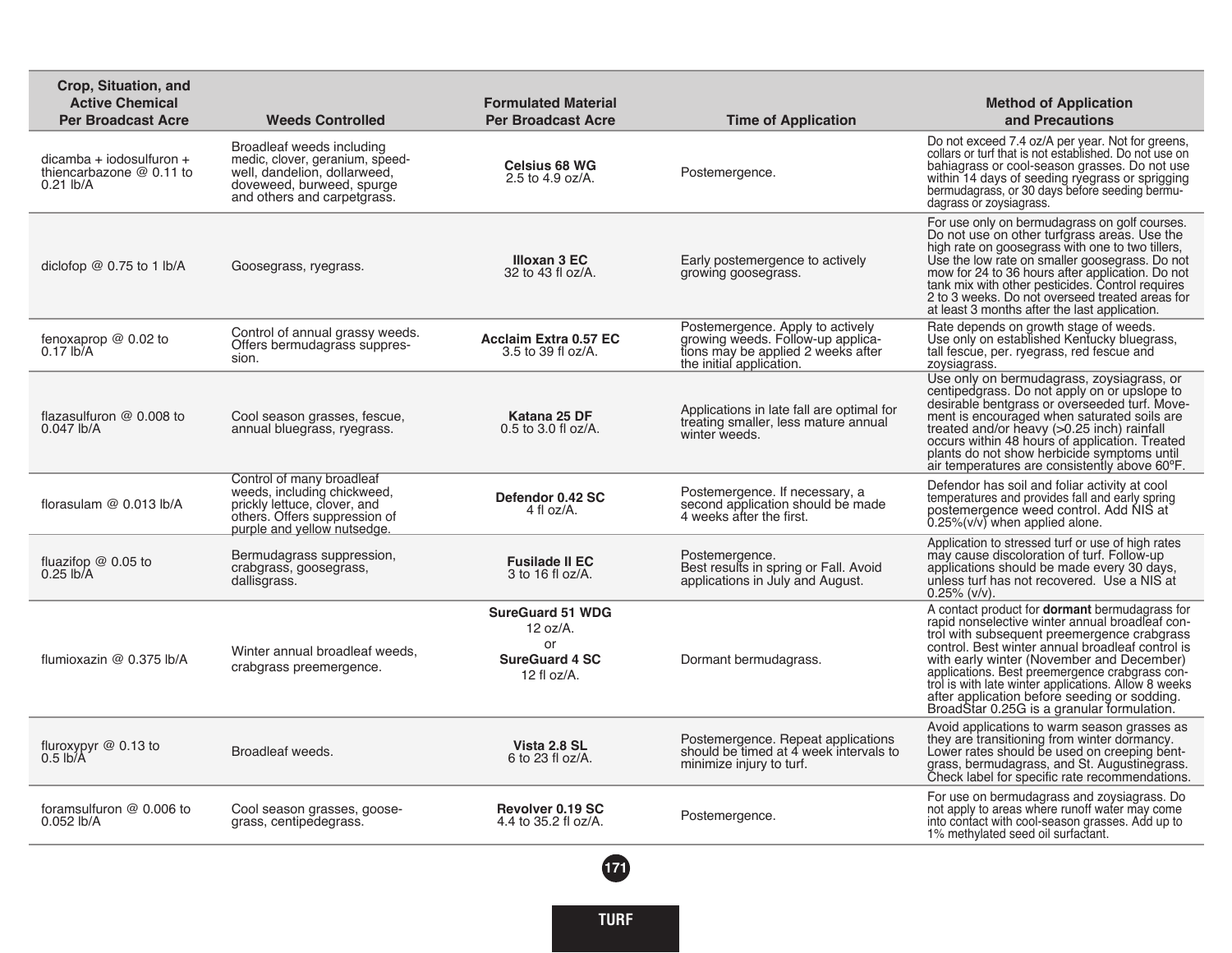| Crop, Situation, and<br><b>Active Chemical</b><br><b>Per Broadcast Acre</b> | <b>Weeds Controlled</b>                                                                                  | <b>Formulated Material</b><br><b>Per Broadcast Acre</b>                               | <b>Time of Application</b>                                                                                                         | <b>Method of Application</b><br>and Precautions                                                                                                                                                                                                                                                                                                                                                                                                                                                                                                                                                                              |
|-----------------------------------------------------------------------------|----------------------------------------------------------------------------------------------------------|---------------------------------------------------------------------------------------|------------------------------------------------------------------------------------------------------------------------------------|------------------------------------------------------------------------------------------------------------------------------------------------------------------------------------------------------------------------------------------------------------------------------------------------------------------------------------------------------------------------------------------------------------------------------------------------------------------------------------------------------------------------------------------------------------------------------------------------------------------------------|
|                                                                             | <b>TURFGRASSES</b> Postemergence - Established Grasses [cont.]                                           |                                                                                       |                                                                                                                                    |                                                                                                                                                                                                                                                                                                                                                                                                                                                                                                                                                                                                                              |
| qlufosinate $@0.75$ to<br>$1.5$ lb/A                                        | Existing vegetation.                                                                                     | <b>Finale 1 SL</b><br>$3$ to 6 gt/A.                                                  | Postemergence.<br>Apply to fully dormant turf or severe<br>injury or delay in green-up will occur.                                 | Do not use on cool-season turf. May be<br>broadcast or spot-sprayed. Product has limited<br>translocation. Addition of 8.5 to 17 lbs, of<br>ammonium sulfate per 100 gal of water may<br>improve control.                                                                                                                                                                                                                                                                                                                                                                                                                    |
| glyphosate @ 0.28 lb/A                                                      | Annual bluegrass.                                                                                        | Glyphosate (4 lb/gal<br>formulations)<br>1 $pt/A$ .                                   | APPLY ONLY TO DORMANT BER-<br><b>MUDAGRASS OR BAHIAGRASS.</b>                                                                      | Apply in 10 to 20 gal water/acre. Add surfactant<br>according to label directions. DO NOT apply<br>during greenup or to actively growing<br>bermudagrass.                                                                                                                                                                                                                                                                                                                                                                                                                                                                    |
| halosulfuron @ 0.031 to<br>0.062 lb/A                                       | Yellow and purple nutsedge<br>green kyllinga (suppression).                                              | Prosedge 75 DF<br>0.66 to 1.33 oz/A.<br>or<br>Sedgehammer 75 DF<br>0.66 to 1.33 oz/A. | Postemergence to actively growing<br>nutsedge, early to mid-June.                                                                  | Apply to 3- to 8-leaf nutsedge. Use 0.5% nonionic<br>surfactant. Two applications may be made.<br>Do not exceed 0.125 lb/ai per acre in a single<br>season. Do not apply to putting greens. For spot<br>treatment, mix 0.9 grams of Manage in one gal-<br>lon of water with 1/3 ounce surfactant. Do not mow<br>for 2 days before and 2 days after application.                                                                                                                                                                                                                                                              |
| Imazosulfuron $@$ 0.38 to<br>$0.66$ lb/A                                    | Supression and control of kyllinga.<br>purple nutsedge, yellow nutsedge,<br>and various broadleaf weeds. | <b>Celero 75 WDG</b><br>8 to 14 oz/A.                                                 | Postemergence. If necessary, a<br>second application should be made<br>21 days after the first.                                    | Do not apply to golf course putting greens.<br>Add NIS at 25% (v/v). Do not appy to wet turf.                                                                                                                                                                                                                                                                                                                                                                                                                                                                                                                                |
| $MCPA + mecoprop +$<br>dicamba                                              | Annual and perennial broadleaf<br>weeds. Controls a broader spec-<br>trum of weeds than 2.4-D alone.     | <b>Tri-Power, Trimec Encore</b><br>(See label for rates.)                             | Apply in spring or fall when weeds are<br>actively growing.                                                                        | Delay applications to newly seeded grasses<br>until after 3-4 mowings. Delay reseeding for<br>4 weeks after treatment. Do not spray when<br>turfgrass is emerging from winter dormancy.<br>Do not spray on St. Augustine or centipede.                                                                                                                                                                                                                                                                                                                                                                                       |
| $MCPA + mecoprop +$<br>dichlorprop                                          | Annual and perennial broadleaf<br>weeds. Controls a broader spec-<br>trum of weeds than 2.4-D alone.     | Triamine II.<br><b>Tri-Ester II</b><br>(See label for rates.)                         | Apply in spring or fall when weeds are<br>actively growing.                                                                        | Delay reseeding for 4 weeks after treatment.<br>Weedestroy Triamine II is labeled at low rates in<br>centipede and St. Augustine. Do not spray when<br>the turfgrass is emerging from winter dormancy.                                                                                                                                                                                                                                                                                                                                                                                                                       |
| mesotrione @ 0.125 to<br>$0.25$ lb/A                                        | Tufted lovegrass, preplant crab-<br>grass, chickweed, speedwells<br>and others.                          | <b>Tenacity 4 L</b><br>4 to 8 fl $oz/A$ .                                             | Pre and postemergence.                                                                                                             | Use on tall fescue, centipedegrass, St. Augustine-<br>grass (grown for sod). A postemergence<br>(primary) herbicide with some preemergence<br>activity. Apply at grass seeding in at least<br>30 GPA. Activate with 0.15-inch irrigation.<br>Do not use on bentgrass, Poa annua, zoysia-<br>grass, seashore paspalum and bermudagrass.                                                                                                                                                                                                                                                                                       |
| metribuzin $@$ 0.25 to 0.5 lb                                               | Goosegrass, chickweed, henbit,<br>parsley-piert, spurweed.                                               | <b>Metribuzin 75 DF</b><br>0.33 to 0.66 lb/A.                                         | Apply to dormant turf for control of the<br>winter annual complex. Apply to<br>actively growing turf for control of<br>goosegrass. | <i>Dormant bermudagrass:</i> Apply to emerged<br>winter annual weeds before greenup of turf.<br>Make only 1 application per season. Actively<br>growing bermudagrass: Apply to bermuda-<br>grass that is actively growing and not under<br>stressed conditions. Controls goosegrass and<br>selected annual weeds. Repeat if necessary<br>but do not apply closer than 1-week intervals.<br>DO NOT make more than two applications per<br>season. Metribuzin may cause temporary<br>discoloration. Avoid spray overlaps that will<br>increase rate above recommended rate. Delay<br>mowing treated areas for at least 3 days. |

**172**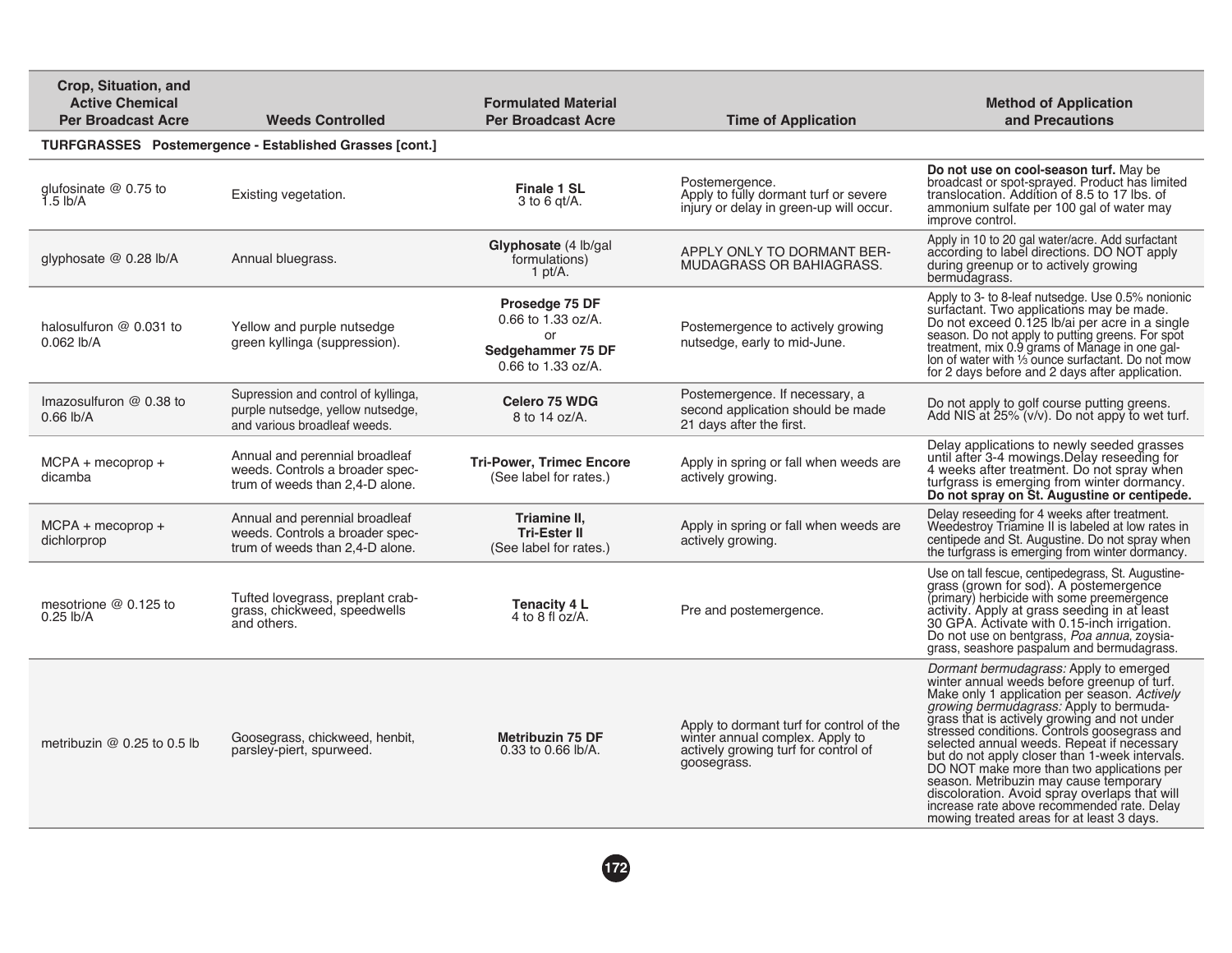| Crop, Situation, and<br><b>Active Chemical</b><br><b>Per Broadcast Acre</b> | <b>Weeds Controlled</b>                                                                              | <b>Formulated Material</b><br><b>Per Broadcast Acre</b>                                                                       | <b>Time of Application</b>                                                          | <b>Method of Application</b><br>and Precautions                                                                                                                                                                                                                                                                                                                                                                                                                                                                                                          |
|-----------------------------------------------------------------------------|------------------------------------------------------------------------------------------------------|-------------------------------------------------------------------------------------------------------------------------------|-------------------------------------------------------------------------------------|----------------------------------------------------------------------------------------------------------------------------------------------------------------------------------------------------------------------------------------------------------------------------------------------------------------------------------------------------------------------------------------------------------------------------------------------------------------------------------------------------------------------------------------------------------|
| metsulfuron @ 0.009 to<br>0.038 lb/A                                        | Many broadleaf weeds and<br>bahiagrass.                                                              | AmTide MSM, Manor, Blade,<br><b>Quali-Pro MSM Turf Herbicide.</b><br><b>Rometsol, Mansion and others</b><br>$0.25$ to 1 oz/A. | Postemergence.                                                                      | Safe for use on bermudagrass, centipedegrass,<br>St. Augustinegrass and zoysiagrass. Add<br>0.25% nonionic surfactant. Do not exceed the<br>0.25 ounce rate on centipedegrass. To avoid<br>damage to woody ornamentals through root<br>uptake, do not apply more than 0.5 ounce per<br>acre per treatment and do not make more than<br>two applications per year. Treating zoysiagrass<br>during transition may result in injury.                                                                                                                        |
| $metsulfuron + rimsulfuron$<br>@ $0.015 + 0.018$ lb/A                       | Most winter turfgrass weeds<br>including broadleaf weeds and<br>grasses.                             | Negate 37 WG<br>$1.5$ oz/A.                                                                                                   | December-March.                                                                     | For use on bermudagrass and zoysiagrass only.<br>Do not use beneath desirable trees or ornamen-<br>tals or on desirable bahiagrass. May injure<br>zoysiagrass during transition. Do not use on resi-<br>dential turf. Leave a buffer around cool-season<br>grasses. Add 0.5% nonionic surfactant.                                                                                                                                                                                                                                                        |
| MSMA $@$ 2 to 3 lb/A                                                        | Crabgrass and dallisgrass,<br>sandbur and nutsedge<br>suppression.                                   | MSMA<br>See label.                                                                                                            | Two applications spaced 7 to 10 days<br>apart are needed for acceptable<br>control. | MSMA is labeled for use in sod farms and<br>golf courses only. Not labeled for residential<br>use, parks or other turf sites. Temporary discol-<br>oration of turf will occur. May be applied to newly<br>sprigged bermudagrass at the above rates. On<br>new stands of fescue, apply one-half rate after<br>three mowings. Add a surfactant according to<br>label directions. Zoysiagrass cultivars vary in<br>tolerance to MSMA. 'Meyer' is more tolerant to<br>MSMA than 'Emerald' or 'Matrella'. DO NOT<br>apply to centipede or St. Augustinegrass. |
| MSMA + metribuzin $@$<br>$2 + 0.25$ to 0.33 lb/A                            | Goosegrass.                                                                                          | MSMA + metribuzin 75 DF<br>See label.                                                                                         | Postemergence salvage application,<br>usually done in July or August.               | MSMA is labeled for use in sod farms and<br>golf courses only. Not labeled for residen-<br>tial use, parks or other turf sites. This tank<br>mix provides better control of goosegrass<br>than the use of MSMA alone. Apply ONLY to<br>established bermudagrass that is actively<br>growing and not under stressed conditions.<br>Two applications, spaced 7 to 10 days apart,<br>may be necessary for acceptable control.                                                                                                                               |
| pinoxaden @ up to<br>0.063 lb/A                                             | Control of crabgrass and other<br>grass weeds. Some suppession<br>of dallisgrass at spot spray rate. | <b>Manuscript</b><br>Up to 19.2 fl oz/A.<br>Add methivated seed oil surfactant<br>$(0.5 \text{ to } 1\% \text{ v/v}).$        | Postemergence.                                                                      | Labeled for bermudagrass, zoysiagrass, and<br>St. Augustinegrass (sod only).<br>Split applications of 9.6 fl oz/A at a 2-week<br>interval are permitted.<br>Instructions for spot spraying can be found on<br>the label. Do not spot spray more than 10,000<br>sq ft per acre.                                                                                                                                                                                                                                                                           |
| quinclorac $@$ up to<br>$1.5$ lb/A                                          | Selective control of crabgrass,<br>foxtails, and broadleaf weeds in<br>many common turfgrasses.      | <b>Drive XLR 8</b><br>Up to 128 fl oz/A.                                                                                      | Postemergence.                                                                      | Not labeled for golf course putting greens or collars.<br>Add COC (2 pt/A) or MSO (1.5 pt/A) to increase<br>performance. Generally safe to use on newly<br>seeded turf, although adding a surfactant is not rec-<br>ommended on new seedlings. See label for details.                                                                                                                                                                                                                                                                                    |
| rimsulfuron $@$ 0.008 to<br>$0.03$ lb/A                                     | Annual bluegrass, henbit,<br>deadnettle, woodsorrel, and<br>cool-season grasses.                     | <b>TranXit 25 DF</b><br>$0.5$ to $2.0$ oz/A.                                                                                  | See label for details.                                                              | Not labeled for residential lawns. Labeled for<br>cool season grass control in non-overseeded ber-<br>mudagrass, for transition of perennial ryegrass<br>and annual bluegrass control before overseeding.                                                                                                                                                                                                                                                                                                                                                |
|                                                                             |                                                                                                      |                                                                                                                               |                                                                                     |                                                                                                                                                                                                                                                                                                                                                                                                                                                                                                                                                          |